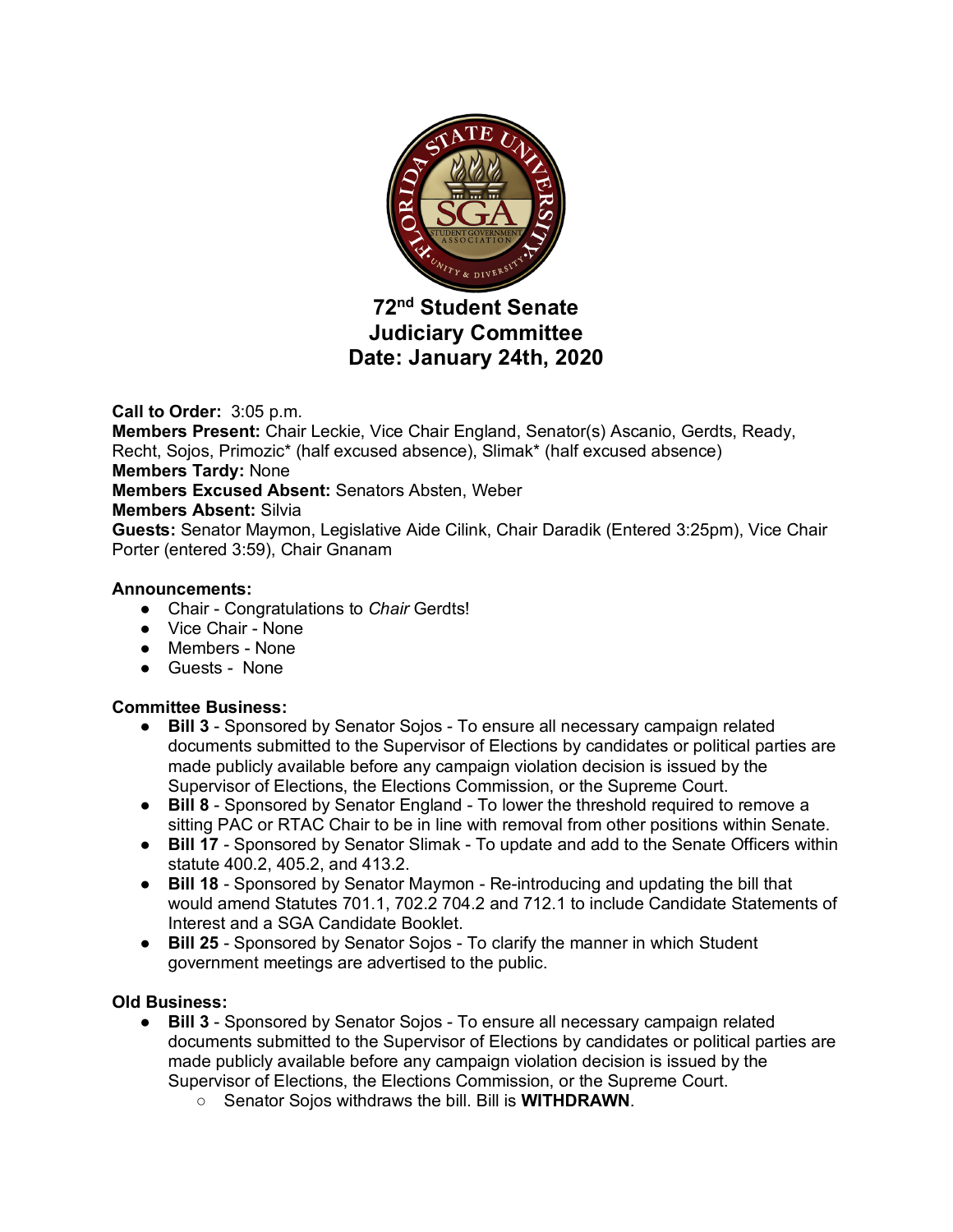- **Bill 8** Sponsored by Senator England To lower the threshold required to remove a sitting PAC or RTAC Chair to be in line with removal from other positions within Senate.
	- Opening Statement
		- England: Already passed finance, very simple bill. 4/5ths referred to only twice in statues, and this bill would bring down the requirement from 4/5ths to 2/3rds to remove a funding committee chair. Too high of a margin, must be updated.
	- Technical, Non-Detableable
		- Harmon: take effect?
		- England: July 1st is when this would take effect
	- Senator Gerdts moves to enter Round Table Discussion
	- Senator ascanio seconds
	- Round Table
		- None
	- Senator Gertds moves to call the question
	- Senator Recht seconds
	- Vote
		- Ascanio Yes
		- England Yes
		- Gerdts Yes
		- Primozic Yes
		- Ready Yes
		- Recht Yes
	- Bill **PASSES 6-0-0**
- **Bill 17** Sponsored by Senator Slimak To update and add to the Senate Officers within statute 400.2, 405.2, and 413.2.
	- Opening Statement
		- Slimak: Whole point of this is realising that nobody knows what we do in Senate. Just last night someone went to a reception because I posted it on my story. For PR positions you need a portfolio. You can't have a portfolio without a position. This helps with both of those things. There's a few other changes but that's the main point of this. Yields 1:58 to closing.
	- Technical, Non-Detableable

■ None

- Senator Ready moves to enter Round Table Discussion
- Senator Sojos seconds
- Round Table
	- Ready: I love this!
	- Gerdts: I absolutely love this
- Senator Recht moves to approve by acclimation
- Senator Sojos seconds
- Bill **PASSES BY ACCLIMATION**

### **New Business:**

- **Bill 18** Sponsored by Senator Maymon Re-introducing and updating the bill that would amend Statutes 701.1, 702.2 704.2 and 712.1 to include Candidate Statements of Interest and a SGA Candidate Booklet.
	- Opening Statement
		- Maymon: The idea for this bill is very straight forward. As much as I love Amplify and Legacy, I don't like the idea of party politics come election day. This gives people who are running a chance to explain to the student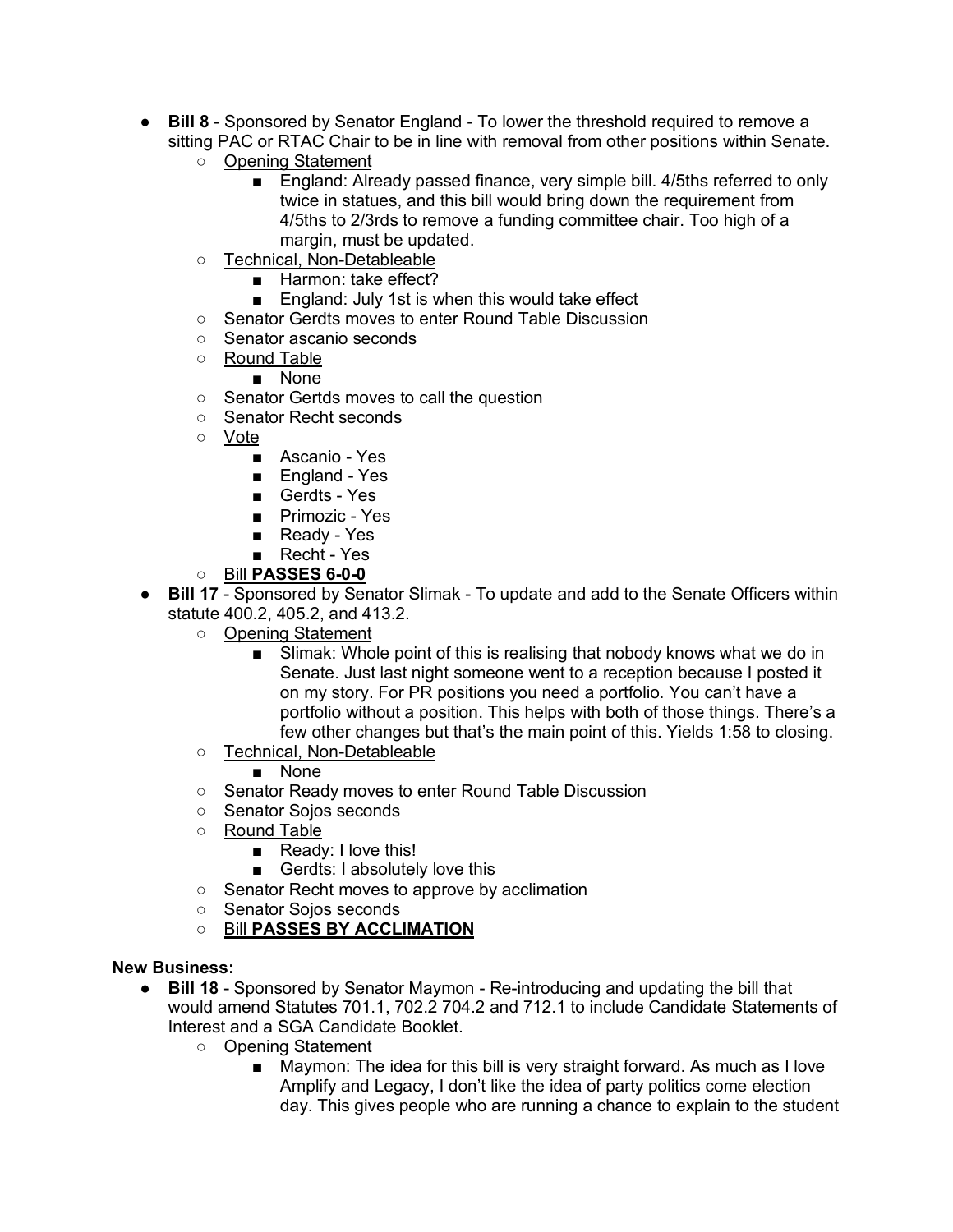body why they are running and what they'd do if elected. This was presented last year and was veto'ed by President Steinberg. It's been changed up a little bit and I'm here to re-introduce the idea. Yields 1:50 to closing.

- Technical, Non-Detableable
	- Ready: Would this be a separate document/email?
		- A: Yes, they'd be a separate link on the ballot that would link to the statements of interest
	- Gertds: So this will not be a physical booklet?
		- A: Correct, it'll be online.
	- Gerdts: Have you spoken to the Supervisor of Elections?
		- A: No but I should.
	- Ready: Where is this going to be hosted?
		- A: Mostly the SGA website but the idea is that it pops up when people go to the ballot
	- Ready: Have you spoken to Ben Young yet?
		- A: Not yet.
		- England: Is this a requirement or is this optional?
			- A: This is optional.
	- Recht: So this won't be physically on the ballot right?
		- A: The information will be accessed via a link which will be displayed on the ballot. The information itself will not directly on the ballot.
- Senator Gerdts moves to enter Round Table Discussion
- Senator Sojos seconds
- Round Table
	- Gerdts: I like the idea of having a way for candidates to make their case, even if it's relatively short. I'd prefer to have this in the email that's sent out as opposed to on the ballot. I think it's best to keep the ballot as close to a real ballot as possible. I know a lot of students vote on a mobile device which can mess up the ballot if mobile devices throw you onto another tab. Would you be okay with this being included in the email instead of on the ballot?
	- Maymon: Yeah, as long as people have access.
	- Gerdts: Will this be posted on the elections website?
	- Maymon: I think we could do that.
	- Recht: So I've only been through 1 election cycle so I'm not the most experienced. It's a marketing strategy to have fliers and stuff. I think this would be a really good way to get people engaged. I think it should be linked on the sight beforehand so people can look before election day.
	- Gerdts: I'd like to create a separate one for constitutional amendments and other things like that. I think the problem will be getting people to see this before the election day.
	- Maymon: Don't we send out an email in advance of election day?
	- Gerdts: I think only one gets sent out on actual election day. I think it should be included in the email and added onto the elections website. My opinion is that I like the direction but I'd like to see this tabled until the sponsor has spoken to some other parties involved.
	- Recht: I agree with that but I know what's going to a big job of the elections ad-hoc is to review the role of the Supervisor of Elections.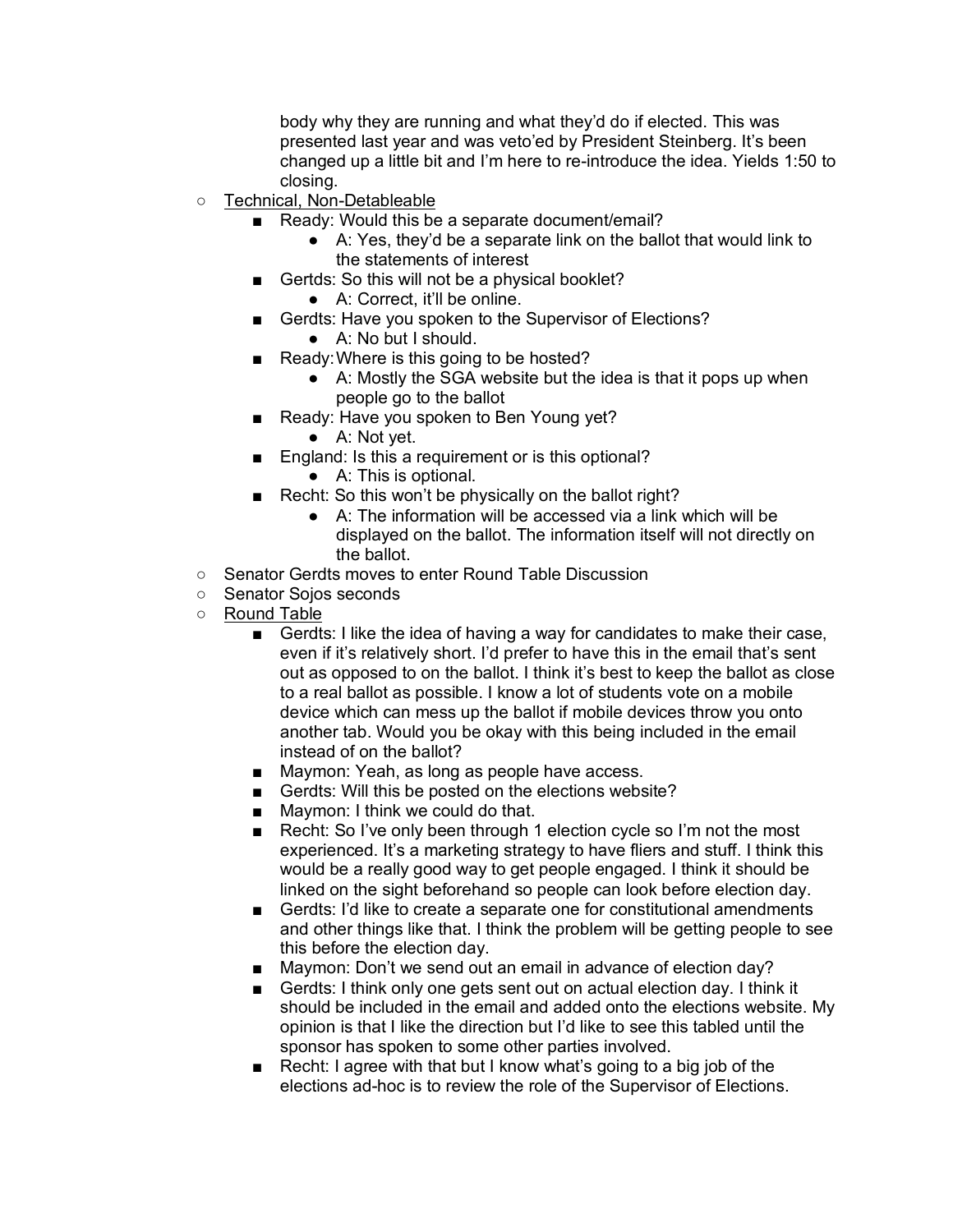- England: I don't think this will help engagement, I think it'll actually do the opposite. I think marketing oneself as a candidate is something that should be done in advance of election day and really won't make a difference by the time people have opened up the ballot and are ready to vote. Their minds are already made up by that point.
- Maymon: So I agree, and I want this sent out before election day. I just didn't think of that ahead of this meeting.
- Sojos: I think this is a good idea but would be better served as working in the parties and is something they run internally.
- Maymon: We need to reach those students running without a party too
- Ready: It's one thing for SGA to allow students to run and the ballot allows everyone to run. When posting these statements we'll run into where a candidate won't have a statement and another student running for the same seat will. I fear it's going to look like we're advocating for one position or one student over another. The fact that we're hosting the content looks as though we're endorsing it.
- Maymon: I've thought about that and I think the easiest way to do that is to make this a requirement.
- Gerdts: I disagree with the Vice-Chair where he said this wouldn't draw more people into voting. I think people prefer to vote when they know who and what they're voting on. For an independent this would require their own writing statement and writing abilities. Parties could write a simple draft and therefore I do think this helps parties more so than independents. I like the idea because we're different from a normal election and do have to do more.
- Maymon: The point of this is for everyone to have their own independent statement regardless of parties or independents.
- Recht: So this would never pass on a real government ballot. We are students at a university and are not a real ballot. I didn't do a single bit of campaigning when I ran, it was all the parties. They come to the ballot because they want to fulfill the research they've already done. I think independent candidates have an advantage because they now have a way to reach the people.
- Ready: Would this have to be approved by the Supervisor of Elections?
- Maymon: Probably, like usual campaign stuff.
- Ready: My point with that one is that if we have to approve it again, there's a lot of stuff you can tell students. I don't like the approval thing to begin with, but I just don't know how we can put constraints on this whole thing.
- Sojos: I think we should wait to implement this with the overhaul of election code that's coming from the ad-hoc. Otherwise we're just putting another thing into election code for something that doesn't already attract much turnout.
- Gerdts: Originally I wanted to have this tabled. My opinion is now that any amendments made would change how this acts, where it shows up and what can/can't be said. I think all of that is too much work for the committee to engage in. I think we should fail this bill allowing more time and amendments to be made.
- Maymon: If that is the general consensus then we should possibly withdraw the bill.